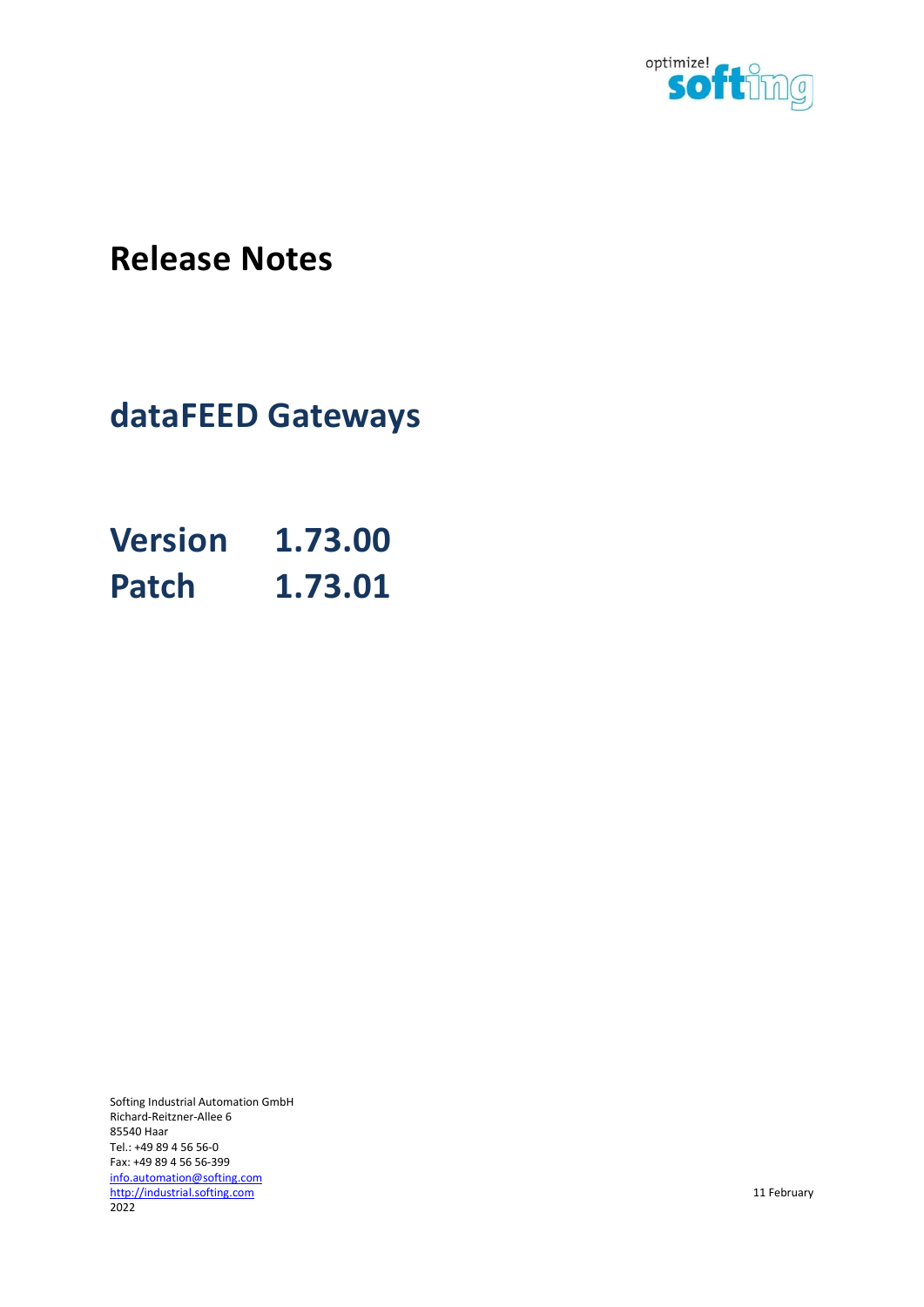

| <b>Product/Component</b> | File name                     | <b>Version</b> | Date     |
|--------------------------|-------------------------------|----------------|----------|
| uaGate SI, MB, 840D      | Firmware.1.73.00.1163.img.bz2 | 1.73.00        | 25.10.21 |
| uaGate SI, MB, 840D      | Firmware.1.73.01.1439.img.bz2 | 1.73.01        | 11.02.22 |

- $\square$  Support of 840D Tooling Data
- □ Update to new OPC UA SDK Version 5.66.1 (CVE-2021-40873)
- **Update/Change Softing Contact Information**
- Add timeout settings for connections to Siemens S7-1200/1500 (S7-72)

#### 2 Bug Fixes

- $\Box$  ID 2077: OPC UA self-discovery shows internal endpoint
- ID 2231: CVE-2019-15051 Code execution through password change
- $\square$  ID 2275: uaGate: Crash when writing on node with invalid namespace index
- **ID 2276: Remote Code Execution**
- **ID 2277:** Incorrect authorization management
- **ID 2279:** Gateway loses connection to PLC after 40 days
- ID 2292: Wrong "Service Level Value" of UA Server" (Patch 1)
- ID 2296: OPC UA Address Space Folder are duplicated (Patch 1)
- $\Box$  ID XXXX: S7-72 connection could not be established

# 3 Known issues/limitation

- **ID 2095:** MQTT Topic Selection Browser does not check value rank
- **ID 2110:** MQTT Topic selection is restored with user mfadmin
- ID 2139: Not able to distinguish between SByte and Byte when parsing the NC-Var-Selector AWL file (840D only)
- $\Box$  ID 2144: FW Update indicates finish message with previous (wrong) version number
- $\Box$  ID 2167: MQTT does not verify expiration date of certificate [Paho MQTT Lib issue 630]
- ID 2169: Default IP address/Subnet mask not shown with unconnected eth1
- $\Box$  ID 2229: Cannot re-establish connection to PLC because of wrong connection status when write request returns with timeout (840D only)
- $\Box$  ID 2232: Connection can be established if cert is rejected, but signed by trusted CA

uaGate SI, uaGate MB, uaGate 840D 2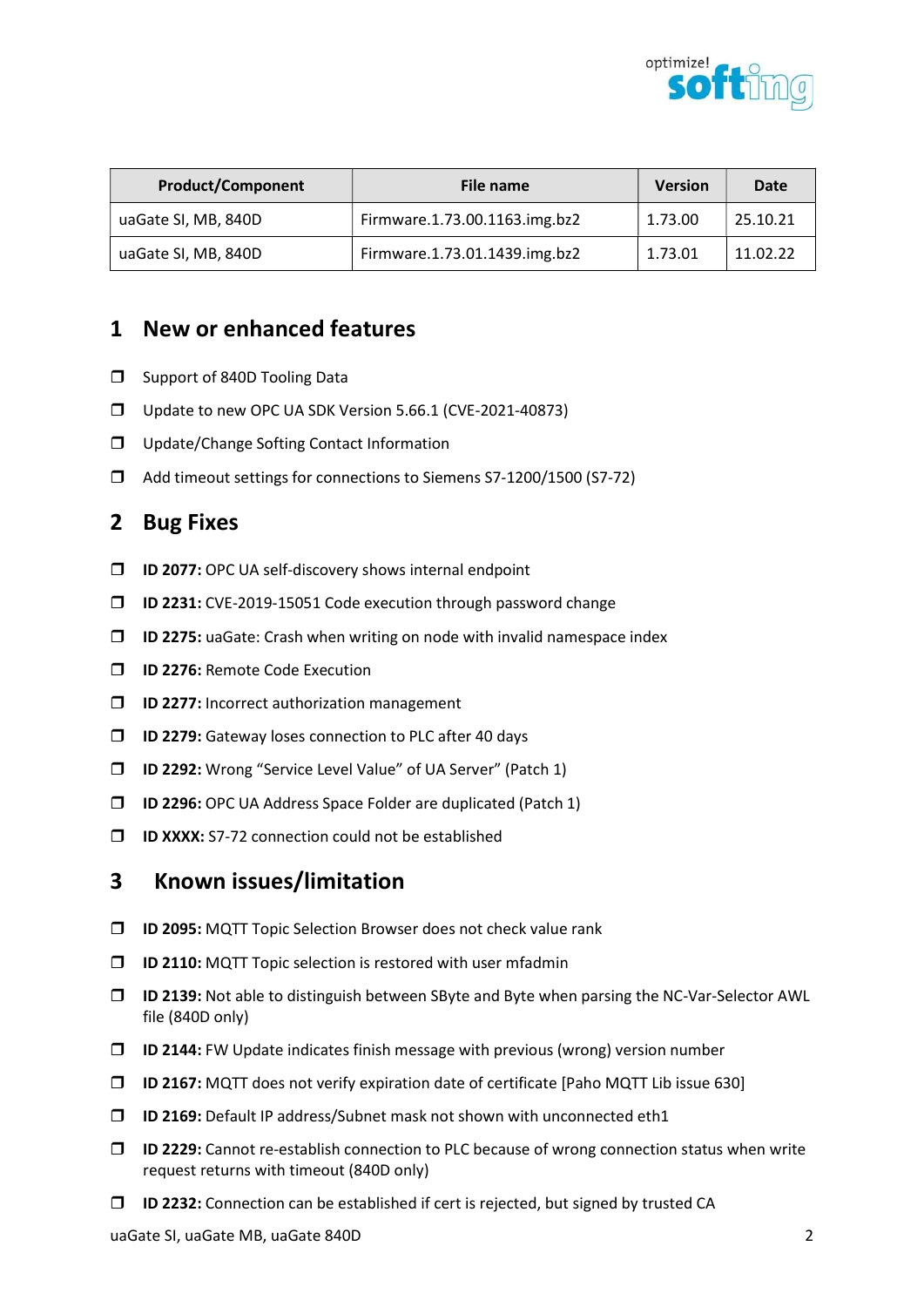

#### ID 2233: MQTT Topic selection fails sometimes with HTTP error code 404

| <b>Product/Component</b>      | File name                      | <b>Version</b> | Date     |
|-------------------------------|--------------------------------|----------------|----------|
| uaGate SI, MB, 840D, edgeGate | Firmware v1.72.00.1996.img.bz2 | 1.72.00        | 02.10.19 |
| uaGate SI, MB, 840D, edgeGate | Firmware v1.72.01.1878.img.bz2 | 1.72.01        | 19.12.19 |
| uaGate SI, MB, 840D, edgeGate | Firmware v1.72.03.1603.img.bz2 | 1.72.03        | 15.07.20 |
| uaGate SI, MB, 840D, edgeGate | Firmware v1.72.04.1802.img.bz2 | 1.72.04        | 29.03.21 |
| uaGate SI, MB, 840D, edgeGate | Firmware v1.72.05.1133.img.bz2 | 1.72.05        | 16.07.21 |

# 1 New or enhanced features

- Write of the PLC variables is now possible (uaGate 840D only)
- Adjustable TSAPs for PLC and NCK connections (uaGate 840D only)
- □ Support for Sinumerik 840D Power Line (uaGate 840D only) (patch3)
- Added drop down entries for Sinumerik 840D Power Line standard connection settings (uaGate 840D only) (patch3)
- $\Box$  Changed the network capture from 24h to infinite restart needed to stop the capture (patch4)
- $\Box$  Added Button to access the logs & persistent logs from webinterface (patch4)
- $\Box$  Added checkbox to enable/disable the alarms for Sinumerik (uaGate 840D only) (patch4)

# 2 Removed features

- $\Box$  Removal of Azure proxy and publisher, see also here (edgeGate only)
- □ Removed DHCP client settings from Machine Interface (uaGate 840D only) (patch3), see ID 2137

#### 3 Bug Fixes

- $\Box$  ID 2190: Malicious files can be placed in cert path of configuration archive
- $\Box$  ID 2210: The storage of the configuration to the SD card generates a false failure message
- $\Box$  ID 2220: String length problem (uaGate SI only)
- **ID 2222:** GUI improvements/typos
- ID 2223: different drives grouped in one request (uaGate 840D only)
- $\Box$  ID 2225: Support of more than 10 drives (uaGate 840D only)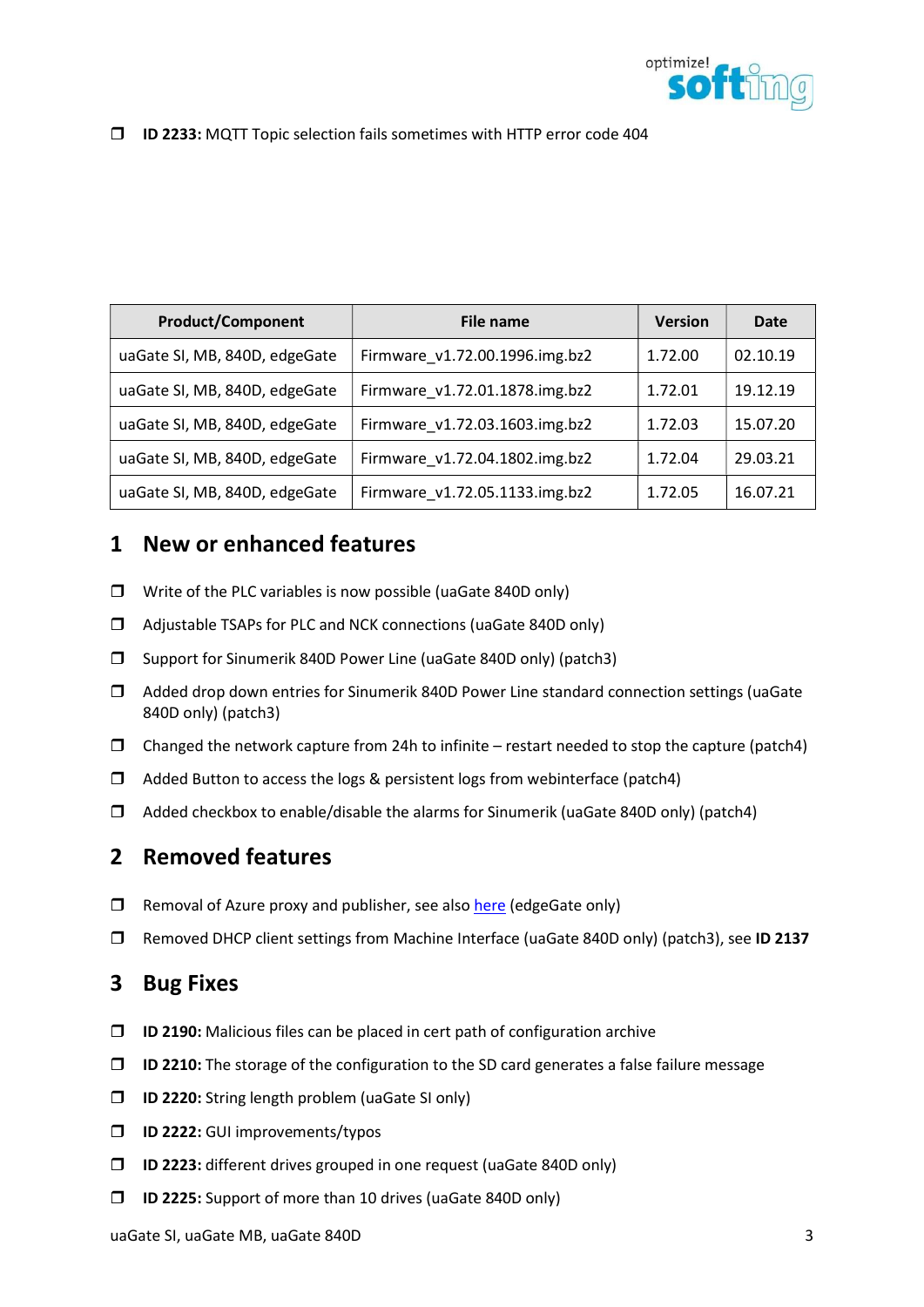

- **ID 2230:** Azure-OPC-proxy is obsolete
- **ID 2231:** Code execution through password change
- ID 2137: DHCP client does not work with Sinumerik DHCP server (uaGate 840D only) (patch3)
- $\Box$  ID 2239: MQTT is publishing data from old .awl File (patch3)
- $\Box$  ID 2243: The PLC variable address of the DB differs from .sdfi file (uaGate 840D only) (patch1)
- $\Box$  ID 2245: More than two channels cause problems (uaGate 840D only) (patch1)
- ID 2248: uaGate SI loses connection to PLC after 24 days (patch5)
- $\Box$  ID 2254: UA Namespace filter selection does not work (uaGate SI only)
- ID 2261: uaGate SI: Browse Request with S7-1500 returns in BadSecureChannelClosed (patch4)
- ID 2262: uaGate SI: Browse with S7-1500 protocol only possible if PLC is in STOP Mode (patch4)
- ID 2263: uaGate SI: cannot browse the plc through s7-2 protocol (patch4)
- ID 2265: Communication failure between uaGate 840D, Netlink-Adapter and 840D PL (patch4)
- $\Box$  ID 2268: Symbol view of PLC connection is showing browsing error not found (patch5)
- $\Box$  ID 2272: UA Client does not get values after restarting the tool machine (patch5)
- $\Box$  ID 2273: uaGate 840D loses connection to tooling machine after 24 days (patch5)

- $\Box$  ID 2077: OPC UA self-discovery shows internal endpoint
- **ID 2095:** MQTT Topic Selection Browser does not check value rank
- ID 2107: All MQTT topic selections are removed if one PLC connection is removed (edgeGate)
- $\Box$  ID 2110: MQTT Topic selection is restored with user mfadmin
- ID 2121: Compatibility to Microsoft Azure cloud only works with 'Suppressed PLC Symbols'
- ID 2139: Not able to distinguish between SByte and Byte when parsing the NC-Var-Selector AWL file (840D only)
- $\Box$  ID 2144: FW Update indicates finish message with previous (wrong) version number
- ID 2167: MQTT does not verify expiration date of certificate [Paho MQTT Lib issue 630]
- ID 2169: Default IP address/Subnet mask not shown with unconnected eth1
- ID 2229: Cannot re-establish connection to PLC because of wrong connection status when write request returns with timeout (840D only)
- $\square$  ID 2232: Connection can be established if cert is rejected, but signed by trusted CA
- ID 2233: MQTT Topic selection fails sometimes with HTTP error code 404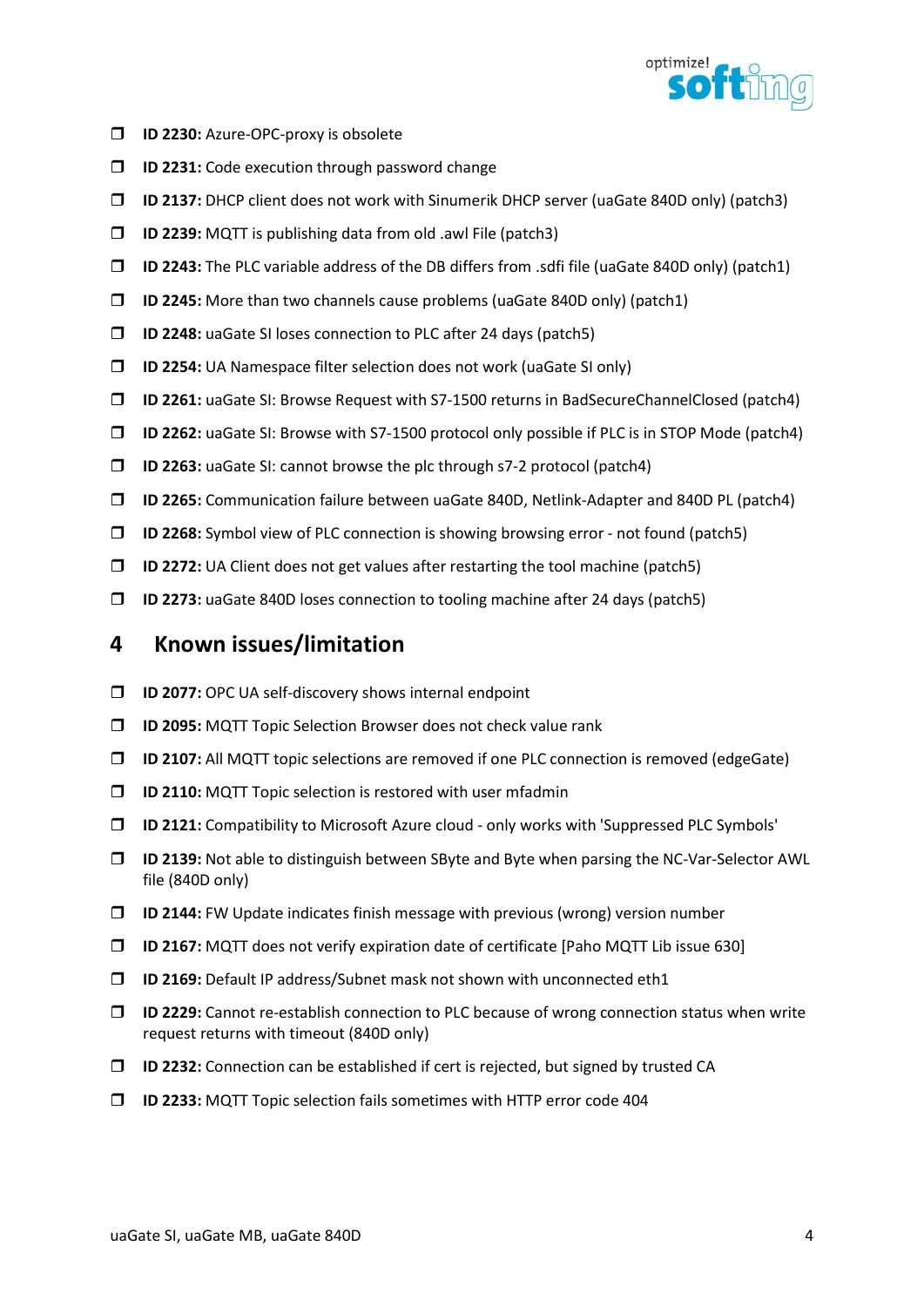

| <b>Product/Component</b>      | File name                      | <b>Version</b> | Date     |
|-------------------------------|--------------------------------|----------------|----------|
| uaGate SI, MB, 840D, edgeGate | Firmware v1.71.00.1225.img.bz2 | 1.71.00        | 14.06.19 |
| uaGate SI, MB, 840D, edgeGate | Firmware v1.71.01.1684.img.bz2 | 1.71.01        | 15.08.19 |

- □ Read of scalar data from internal S7 PLC (uaGate 840D only)
- $\Box$  Predefined address space for NCK (uaGate 840D only)
- Mapping of NCK alarm codes to text (uaGate 840D only)
- $\Box$  Optimized read of drive values (uaGate 840D only)
- **Update to OPC UA toolkit version 5.58**
- $\square$  Significant optimized Siemens V2 read and write performance (uaGate SI only)

# 2 Removed features

 $\Box$  Uninstall ssh-server due to security improvement

# 3 Bug Fixes

- ID 2162: not all NCK alarms are shown (uaGate 840D only)
- $\Box$  ID 2203: Gateways sporadically unreachable by IT interface/OPC UA endpoint (patch1)
- $\Box$  ID 2185: Read S7 item String with max length [254] not possible As workaround, the string/array size is limited to 216 (uaGate 840D only) (patch1)

- **ID 2077:** OPC UA self-discovery shows internal endpoint
- ID 2095: MQTT Topic Selection Browser does not check value rank
- ID 2107: All MQTT topic selections are removed if one PLC connection is removed (edgeGate)
- $\square$  ID 2110: MQTT Topic selection is restored with user mfadmin
- ID 2121: Compatibility to Microsoft Azure cloud only works with 'Suppressed PLC Symbols'
- ID 2137: DHCP client does not work with Sinumerik DHCP server (840D only)
- ID 2139: Not able to distinguish between SByte and Byte when parsing the NC-Var-Selector AWL file (840D only)
- $\Box$  ID 2144: FW Update indicates finish message with previous (wrong) version number
- ID 2167: MQTT does not verify expiration date of certificate [Paho MQTT Lib issue 630]
- ID 2169: Default IPaddress/Subnet mask not shown with unconnected eth1
- $\Box$  ID 2210: The storage of the configuration to the sd card generates a false failure message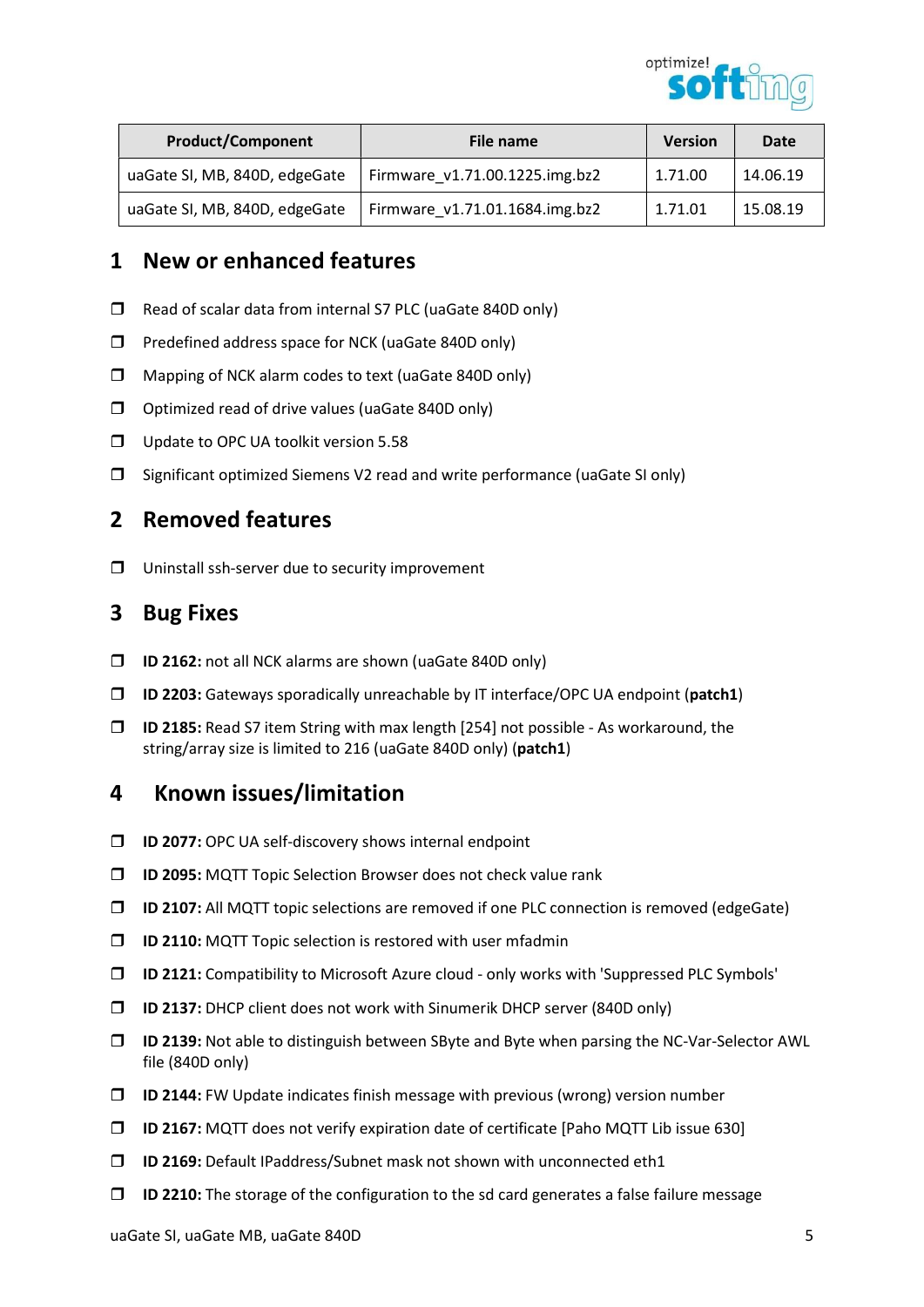

| <b>Product/Component</b>      | File name                      | <b>Version</b> | <b>Date</b> |
|-------------------------------|--------------------------------|----------------|-------------|
| uaGate SI, MB, 840D, edgeGate | Firmware v1.70.00.1819.img.bz2 | 1.70.00        | 21.03.19    |

- $\Box$  Initial firmware with support to read data from Sinumerik 840D NCK part (uaGate 840D only)
- $\square$  Subscribe Sinumerik 840D NCK alarms (uaGate 840D only)
- $\Box$  Update of OPC publisher to version 2.3.2 (edgeGate only)
- $\Box$  Upload possibility for adjusted nodesetfile for OPC publisher (edgeGate only)
- $\Box$  The whole command line to start the OPC publisher is configurable by the user (edgeGate only)

#### 2 Removed features

 $\square$  Removed dataFEED exporter to reduce firmware image size

#### 3 Bug Fixes

- **ID 2155:** Azure settings are not stored on SD card
- ID 2163: Mqtt Topic Settings PLC Value marker can't be reset
- **ID 2166:** Factory reset makes device unusable
- $\Box$  ID 2168: A German umlaut within a client certificate subject breaks display of client certificates
- ID 2172: Segmentation fault in OpcUa2MQTTPublisher

- $\Box$  ID 2077: OPC UA self-discovery shows internal endpoint
- **ID 2095:** MQTT Topic Selection Browser does not check value rank
- ID 2107: All MQTT topic selections are removed if one PLC connection is removed (edgeGate)
- $\square$  ID 2110: MQTT Topic selection is restored with user mfadmin
- ID 2121: Compatibility to Microsoft Azure cloud only works with 'Suppressed PLC Symbols'
- ID 2137: DHCP client does not work with Sinumerik DHCP server (840D only)
- ID 2139: Not able to distinguish between SByte and Byte when parsing the NC-Var-Selector AWL file (840D only)
- $\Box$  ID 2144: FW Update indicates finish message with previous (wrong) version number
- $\Box$  ID 2162: If NCK alarms happens the same time, only one is shown (840D only)
- ID 2167: MQTT does not verify expiration date of certificate [Paho MQTT Lib issue 630]
- ID 2169: Default IPaddress/Subnet mask not shown with unconnected eth1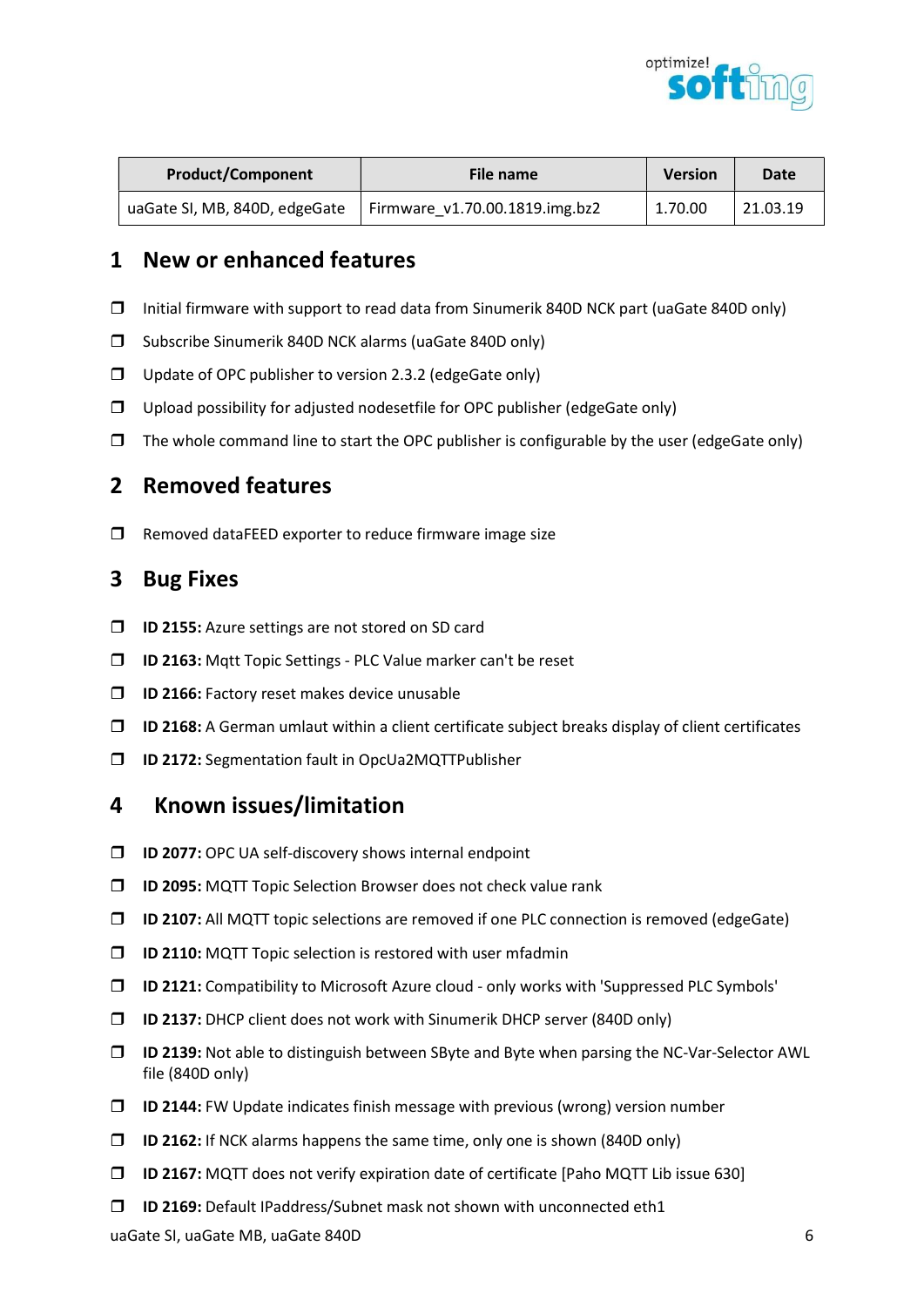

| <b>Product/Component</b> | File name                       | <b>Version</b> | Date     |
|--------------------------|---------------------------------|----------------|----------|
| uaGate SI, MB, edgeGate  | Firmware v1.60.00.9836.img.bz2  | 1.60.00        | 31.10.18 |
| uaGate SI, MB, edgeGate  | Firmware v1.60.01.9879.img.bz2  | 1.60.01        | 06.11.18 |
| uaGate SI, MB, edgeGate  | Firmware v1.60.02.10059.img.bz2 | 1.60.02        | 20.12.18 |
| uaGate SI, MB, edgeGate  | Firmware v1.60.03.10237.img.bz2 | 1.60.03        | 19.02.19 |

- New protocol variant Siemens v2 for S7-1200/1500 with optimized blocks (uaGate SI only)
- $\square$  Replacement of MQTT publisher implementation. The MQTT is now based on OPC UA node-ids
- $\Box$  Automatic conversion from old MQTT selection configuration
- $\square$  Several PLC values could be grouped into one MQTT message
- $\Box$  The MQTT clean session flag can be configured -> needs to be enabled for Amazon AWS
- $\Box$  Replacement of symbol view, now in hierarchical view

#### 2 Bug Fixes

- **ID 2060:** MQTT to AWS cloud: CleanSession must be true
- $\Box$  ID 2066: FW update no finish indication
- ID 2087: The folder objects of the OPC UA Server are not according to the OPC UA specification
- **ID 2098:** No input validation for connection name
- $\square$  ID 2058: Real from Standard variable table is interpreted as UInt32
- ID 2041: Special characters '<' and '>' in DB name cause un-browsable sub nodes on OPC UA
- $\Box$  ID 2072: importing certificates with UTF-8 charset may lead to error on loading certificate page
- $\Box$  ID 2124: PLC type in connection name drop down could be confusing (patch1)
- ID 2130: uaGate SI cannot connect to S7-1500 after Firmware upgrade v02.06.00 (patch2)
- ID 2142: Extended/Improved Open Source license information (patch3)

- **ID 2077:** OPC UA self-discovery shows internal endpoint
- ID 2095: MQTT Topic Selection Browser does not check value rank
- ID 2107: edgeGate: All mqtt topic selections are removed if one PLC connection is removed
- $\square$  ID 2110: Matt Topic selection is restored with user mfadmin
- ID 2121: Compatibility to Microsoft Azure cloud only works with 'Suppressed PLC Symbols'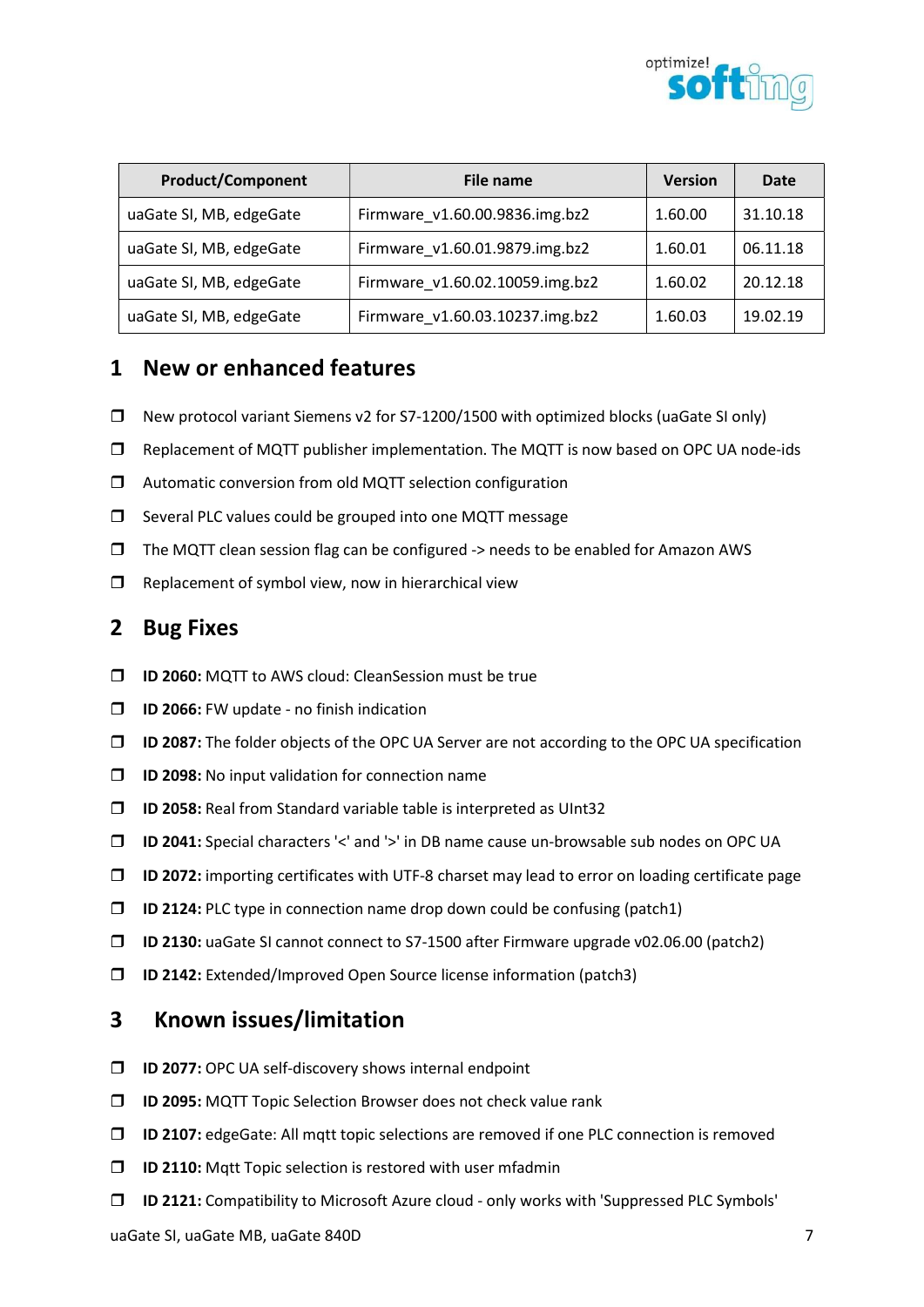

| <b>Product/Component</b> | File name                      | <b>Version</b> | Date     |
|--------------------------|--------------------------------|----------------|----------|
| uaGate SI, MB, edgeGate  | Firmware v1.50.00.8509.img.bz2 | 1.50.00        | 16.11.17 |
| uaGate SI, MB, edgeGate  | Firmware v1.50.01.9138.img.bz2 | 1.50.01        | 18.05.18 |
| uaGate SI, MB, edgeGate  | Firmware v1.50.02.9728.img.bz2 | 1.50.02        | 08.10.18 |

- □ Initial firmware of dataFEED uaGate MB
- $\square$  Supports of Modbus TCP connections (edgeGate and uaGate MB only)
- $\Box$  Configuration and usage of up to 5 PLC Connections (edgeGate only)
- □ Microsoft Azure OPC-Publisher (edgeGate only)
- $\Box$  Update of edgeGate only component iot-edge-opc-publisher to v2.1.4 (patch1)

#### 2 Bug Fixes

- $\square$  ID 1631: Display problems with Internet Explorer and Edge
- $\Box$  ID 1771: (Google Chrome) The error/warning messages are displayed for less than a second
- $\Box$  ID 1919: IT Network configuration default gateway should be optional
- **ID 1941:** Sanity check for Siemens Expert settings
- ID 1947: Sanity check for MQTT Broker Configuration
- **ID 1967:** The OPC UA application URI is not unique
- **ID 1977: MQTT Publishing stops**
- $\Box$  ID 1988: Itadmin and Mfadmin have no access to the sd card page
- $\Box$  ID 1977: UA Endpoint can't be opened with NONE of security and UserNameAuthentication

 $\Box$  ID 2041: special character by the DB' Name of a S7 causes a malfunction by the PLC Communication (patch2)

ID 2060: MQTT to AWS cloud: CleanSession Flag must be true (patch2)

- $\Box$  Microsoft Connected Factory The host name of the device needs to be "publisher"
- **ID 1948:** ModbusTCP suffix KA not supported
- **ID 1951:** ModbusTCP bit writing not supported
- **ID 1960:** ModbusTCP byte masking not supported
- $\square$  ID 1969: edgegate: Azure IoT Publisher cannot be unregistered from Device Explorer
- ID 1990: OPC UA The status code of folder type items is "BadConnectionClosed" wrong code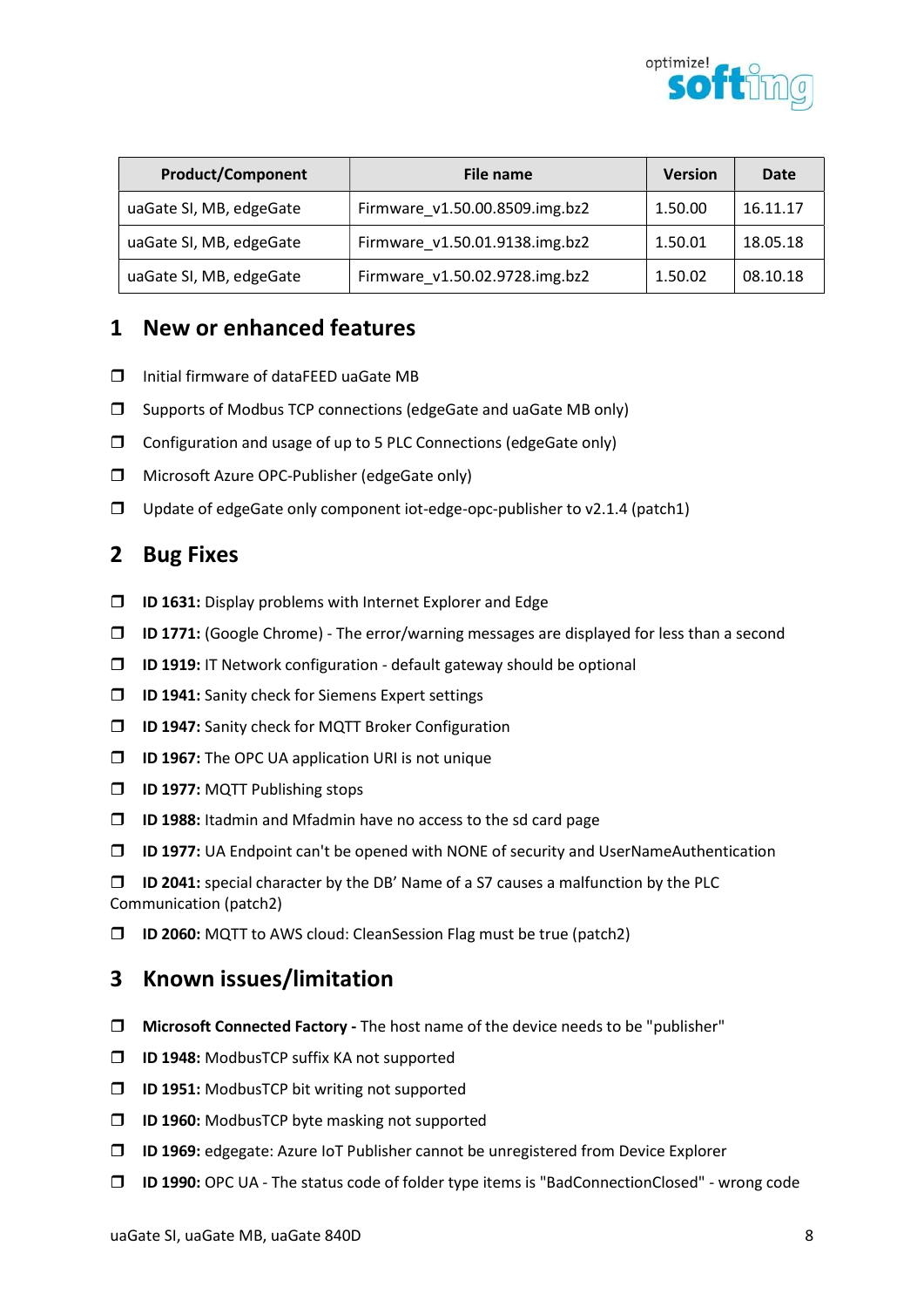

| <b>Product/Component</b> | File name                      | <b>Version</b> | Date     |
|--------------------------|--------------------------------|----------------|----------|
| uaGate SI, edgeGate      | Firmware_v1.40.00.7940.img.bz2 | 1.40.00        | 22.06.17 |
| uaGate SI, edgeGate      | Firmware v1.40.01.8103.img.bz2 | 1.40.01        | 03.08.17 |
| uaGate SI, edgeGate      | Firmware v1.40.02.8139.img.bz2 | 1.40.02        | 08.08.17 |

- □ Microsoft Azure OPC-Proxy (only for edgeGate)
- $\square$  Display of device IPv6 addresses
- $\Box$  Universal plug and play support
- $\square$  Display of the imported PLC name space
- $\Box$  Access rights to PLC symbols could be reduced
- $\Box$  Configuration backup to the external SD-card
- $\Box$  Read/browse access to the external sd-card
- $\Box$  Access to the chip temperature through web and OPC UA
- $\square$  Support of CA signed server certificate for OPC UA and https server
- □ Security mode basic256sha256 (SHA2) for OPC UA
- $\Box$  Warning for unsecure default password usage
- $\Box$  Update of edgeGate only component iot-edge-opc-proxy to v1.0.2 (patch1)

# 2 Bug Fixes

- $\Box$  ID 1631: Display problems with Internet Explorer and Edge
- $\Box$  ID 1771: (Google Chrome) The error/warning messages are displayed for less than a second
- $\Box$  ID 1929: No login to configuration web page with Microsoft Edge 40.15063.0.0 (patch1)
- ID 1935: logout does not work (patch2)
- $\Box$  ID 1954: uagate/edgate cannot connect to Azure MQTT broker (patch2)

- □ **ID 1753:** Cannot download MQTT server certificate chain with IPv6 address
- $\Box$  ID 1924: dataFEED exporter: Context help of Oriole sdfi generation opens echocollect specific help page
- ID 1925: dataFEED exporter: Application selection does not allow to choose edgeGate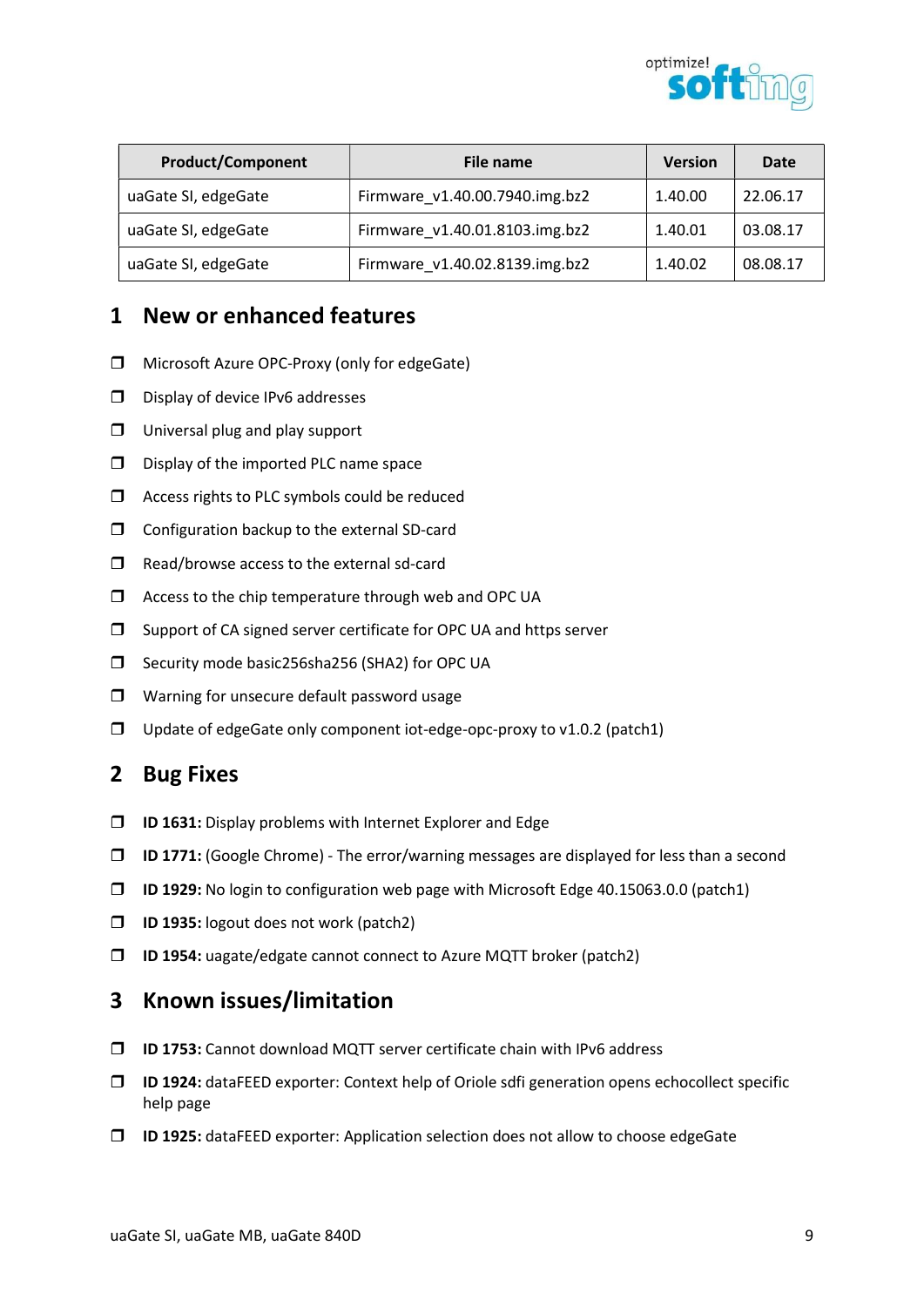

| <b>Product/Component</b> | File name                      | <b>Version</b> | Date     |
|--------------------------|--------------------------------|----------------|----------|
| uaGate SI                | Firmware v1.30.00.6896.img.bz2 | 1.30.00        | 08.11.16 |
| uaGate SI                | Firmware v1.30.01.7100.img.bz2 | 1.30.01        | 16.12.16 |

- $\Box$  New feature -> MQTT publisher
- $\Box$  Reload button added to web pages
- $\Box$  OPC UA communication port is now adjustable (default: 4840)

#### 2 Bug Fixes

- $\Box$  ID 1670: Default gateway cannot be set: Sanity check improved
- ID 1637: Menu doesn't work correctly in Firefox/Internet Explorer with mfadmin and itadmin
- $\Box$  ID 1674: UA Server doesn't provide the source Timestamp
- $\Box$  ID 1731: The administrator password is corrupted after configuration upload into the device
- $\Box$  ID 1626: Pending changes message does not disappear on config reset, config upload
- ID 1685: Loading of large symbol files only loads 20000 symbols without warning
- $\Box$  ID 1633: The user has no means to verify the OPC UA server certificate
- $\Box$  ID 1744: reset to factory settings (dependent on HW) -> hostname is not reset to default
- $\Box$  ID 1769: syslog continues to write into old logfile
- $\Box$  ID 1772: Bad connection diagnostic message (patch1)
- $\Box$  ID 1773: Cannot display Gateway-Status page when /var/tmp is full (patch1)
- $\Box$  ID 1776: Watchconfig.pl reads each 5 seconds the OPC UA port from configuration file (patch1)
- $\Box$  ID 1780: Syslog message pollutes the messages file on SD-card partially fixed (patch1)
- $\Box$  ID 1784: CPMainSrv crash when ETH cable is unplugged and replugged with QoS=1 (patch1)

- $\Box$  ID 1631: Display problems with Internet Explorer and Edge
- □ **ID 1753:** Cannot download MQTT server certificate chain with IPv6 address
- ID 1764: Browser complain about "unsecure" self-signed certificate
- ID 1767: Wait message won't disappear after changing Ip with Google Chrome
- $\Box$  ID 1771: (Google Chrome) The error/warning messages are displayed for less than a second